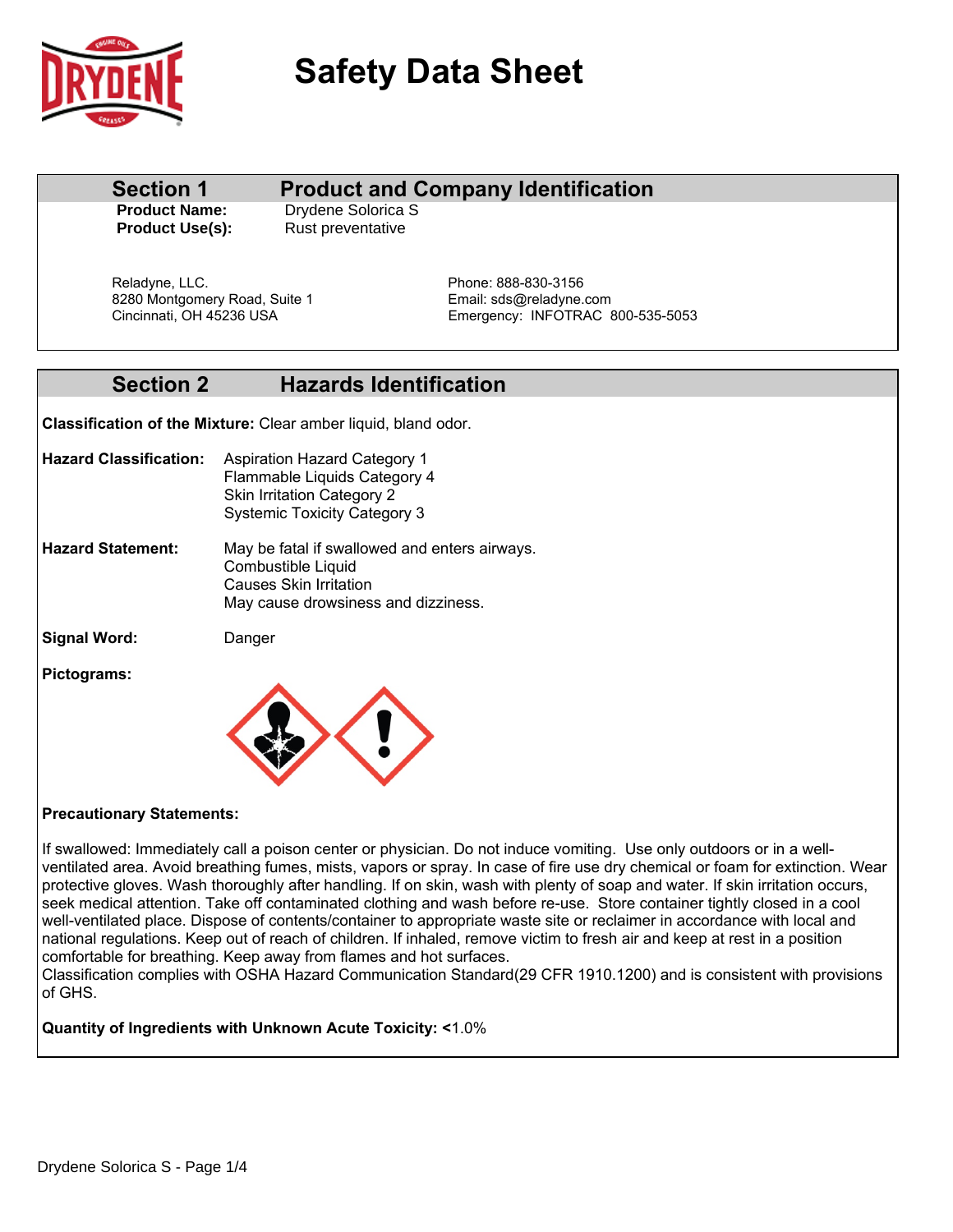# **Section 3 Composition Information on Ingredients**

| Ingredient                                            | WT $\%$ | CAS#       |
|-------------------------------------------------------|---------|------------|
| Distillates (petroleum) hydrotreated heavy naphthenic | <15     | 64742-52-5 |
| Distillates (petroleum) hydrotreated light            | >65     | 64742-47-8 |

### **Section 4 First Aid Measures**

**Eyes:** Flush eyes with running water for at least 15 minutes. If redness, blurred vision or irritation persists, transport to nearest medical facility for additional treatment.

**Skin:** Flush skin with water, wash with soap and water. Remove contaminated clothing. Do not reuse clothing until cleaned. If material is injected under the skin, transport to the nearest medical facility for additional treatment. **Ingestion:** Do NOT induce vomiting and obtain medical attention. Have victim rinse mouth out with water. If vomiting occurs spontaneously, keep head below hips to prevent aspiration.

**Inhalation:** Remove victim to fresh air and keep at rest in a position comfortable for breathing. If the victim has difficulty breathing or tightness of the chest, is dizzy, vomiting or unresponsive, give oxygen with rescue breathing or CPR as required and transport to the nearest medical facility.

### **Section 5 Fire Fighting Measures**

### **Flammable Properties:**

Flash point:  $144^{\circ}$ F (ASTM D56) F (ASTM D56) Flammable limits in air:  $1.3\%$  Lower,  $9.8\%$  Upper  $68^{\circ}$ F Auto ignition temperature: N/A **Extinguishing media:** CO<sub>2</sub>, dry chemical, foam

### **Special firefighting measure:**

Procedures for an oil fire should be followed. Use self-contained breathing apparatus. Use foam or dry chemical to extinguish fire. Water may be used only to keep surrounding containers cool. Firefighters should wear proper protective equipment and self-contained breathing apparatus with full face piece operated in positive pressure mode.

### **Section 6 Accidental Release Measures**

- **Eliminate ignition sources and ventilate area. Advise EPA/state agency if required.**
- Absorb spillage with inert absorbent material.  $\bullet$  Use proper personal protective equipment for clean-up.
- -
- **Contain spill and keep from entering waterways or sewers.**
- **Treat contaminated absorbent same as spilled product.**

# **Section 7 Handling and Storage**

**Handling and Storage Precautions:** Avoid heat, open flames, including pilot lights, and strong oxidizing agents. Use general ventilation to prevent vapor accumulation. Avoid contact with eyes, skin and clothing. Wash thoroughly after handling. Do not eat, drink or smoke when using this product. Have appropriate fire extinguishers and spill clean-up equipment in or near storage area.

**Work/Hygienic Practices:** Wash with soap and water before eating, drinking, smoking, applying cosmetics, or using toilet. Launder contaminated clothing before reuse. Properly dispose of contaminated leather articles such as shoes or belts that cannot be decontaminated. Contaminated leather articles including shoes cannot be decontaminated and should be destroyed to prevent reuse.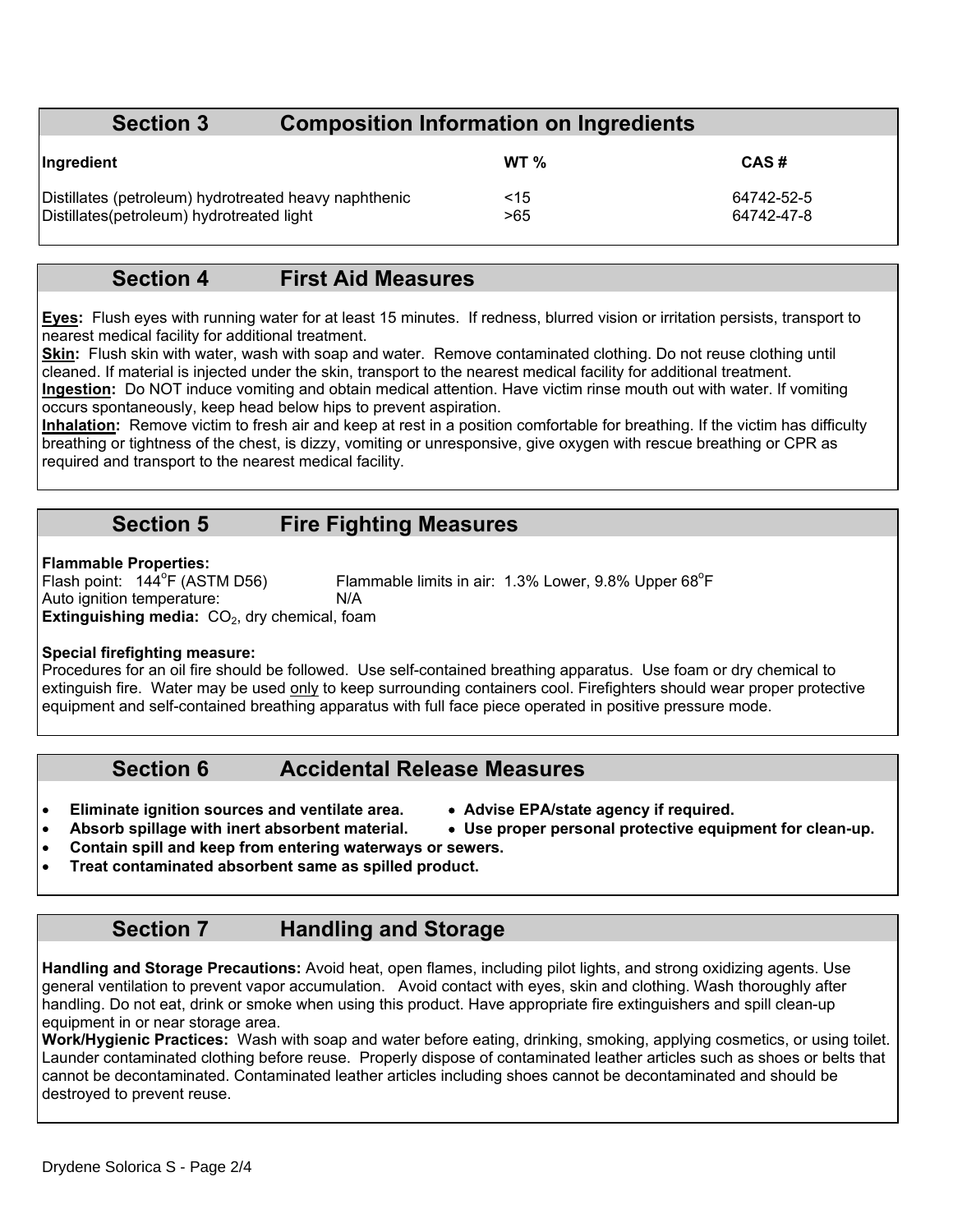### **Section 8 Personal Protection/ Exposure Controls**

**Engineering Controls:** Use adequate ventilation to keep vapors and mists of this material below applicable standards. **Respiratory Protection:** If engineering controls do not maintain airborne concentrations to a level which is adequate to protect worker health, an approved respirator must be worn. Respirator selection, use and maintenance should be in accordance with the requirements of the OSHA Respiratory Protection Standard, 29 CFR 1910.134.

**Skin Protection:** Use protective clothing that is chemically resistant to this product. Acceptable materials for gloves and aprons are: neoprene, nitrile rubber or viton.

**Eye Protection:** Use safety glasses or goggles. Have suitable eye wash water available.

**Other/General Protection:** For mists and vapors: Air Purifying, organic vapor cartridge, NIOSH approved respirator. Use self-contained breathing apparatus for environments with unknown concentrations or emergency situations.

Severely Hydrotreated Naphthenic Oil  $\frac{5 \text{mg/m}^3 \text{(Mist)}}{1200 \text{ mg/m}^3}$  5mg/m<sup>3</sup> Distillates (petroleum) hydrotreated light

**Chemical Name OSHA TWA (mg/m3 ) ACGIH TWA (mg/m3 )**

### **Section 9 Physical and Chemical Properties**

**Appearance:** Clear Liquid **% Volatile by Volume:** 70 **Evaporation Rate Odor:** Characteristic **Vapor Density (air = 1):** N/A **(Butyl Acetation)**<br> **Boiling Point:** >360° F **Reactivity in Water:** Non-reactive **1996** Specific Gravity: **Boiling Point:** >360 F **Reactivity in Water:** Non-reactive **Specific Gravity:** 0.8368 **pH@ 10%:** N/A **Viscosity @ 40C:** <20 cSt

**Color:** Amber **Vapor Pressure:** N/A **Solubility in Water:** Insoluble

### **Section 10 Stability and Reactivity**

**Stability:** Stable **Conditions to avoid:** Sources of ignition. **Incompatibility:** Strong oxidizing or reducing agents. **Decomposition Products: Oxides of Carbon and Hydrogen.** 

# **Section 11 Toxicological Information**

**Likely Routes of Exposure:** Inhalation, skin, eyes and ingestion.

**Potential Health Effects:** Know chronic or acute health risks.

**Eye Effects:** This mixture can cause irritation, redness to the eyes.

**Skin Effects:** Prolonged and/or repeated skin contact may cause irritation/dermatitis.

**Oral Effects:** May be fatal if swallowed and enters airways. Aspiration hazard.

**Inhalation Effects:** Mists and vapors may cause respiratory irritation ,drowsiness and dizziness.

**Chronic Health Effects:** Not classified as specific target organ toxicant.

**Mutagenicity:** Negative

**Carcinogenicity:** This mixture does not contain any component that is listed as a carcinogenic or a potential carcinogen by the National Toxicology Program, by the I.A.R.C. monographs or by OSHA.

**Teratogenicity:** Negative.

**Sensitization:** Negative

**Toxicological Data:** No data available or estimated

# **Section 12 Ecological Information**

Not classified due to inadequate data available on this mixture. Recommend avoidance of release to the environment.